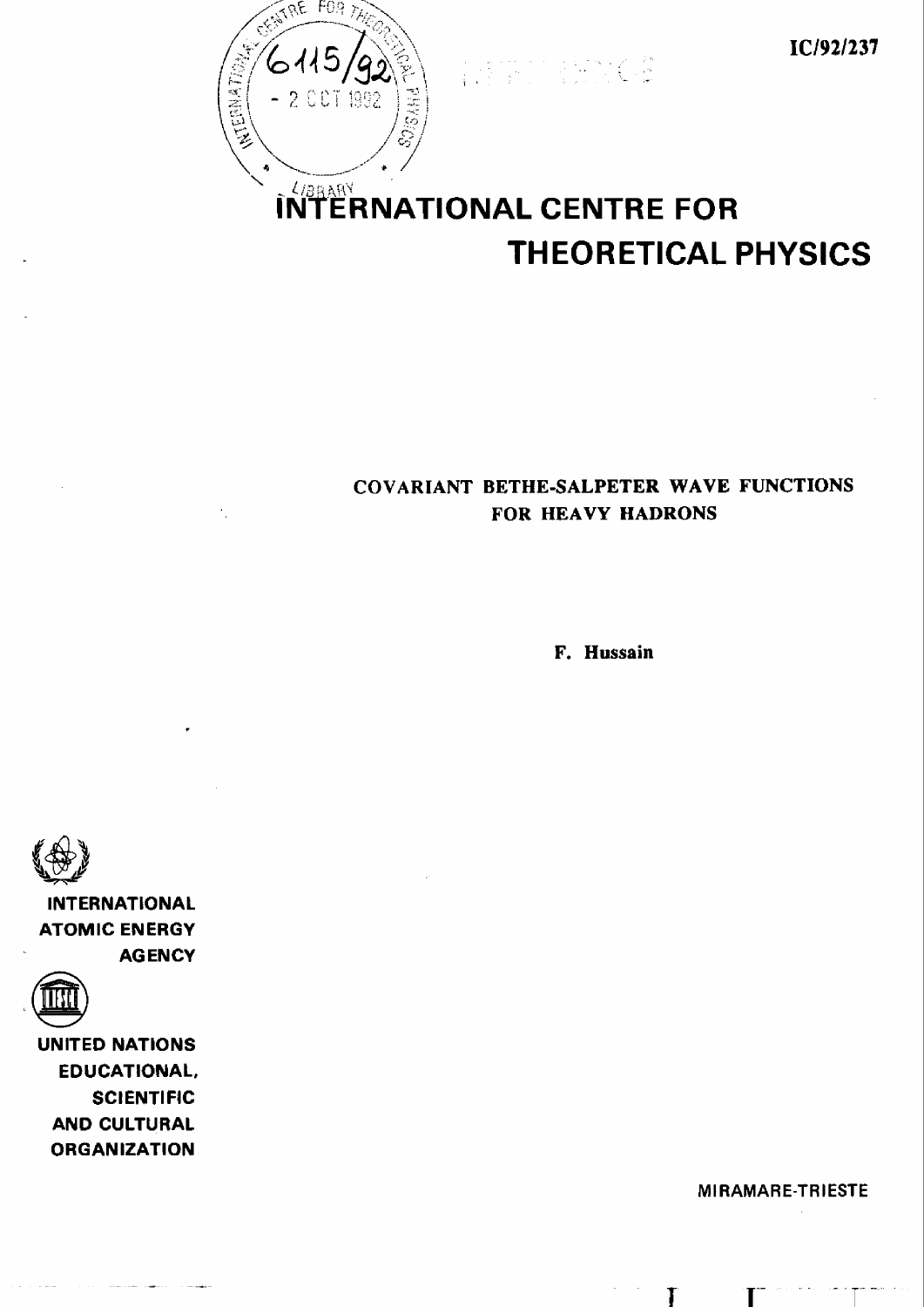سالت الحقة المس المؤالية المستقلة.<br>ا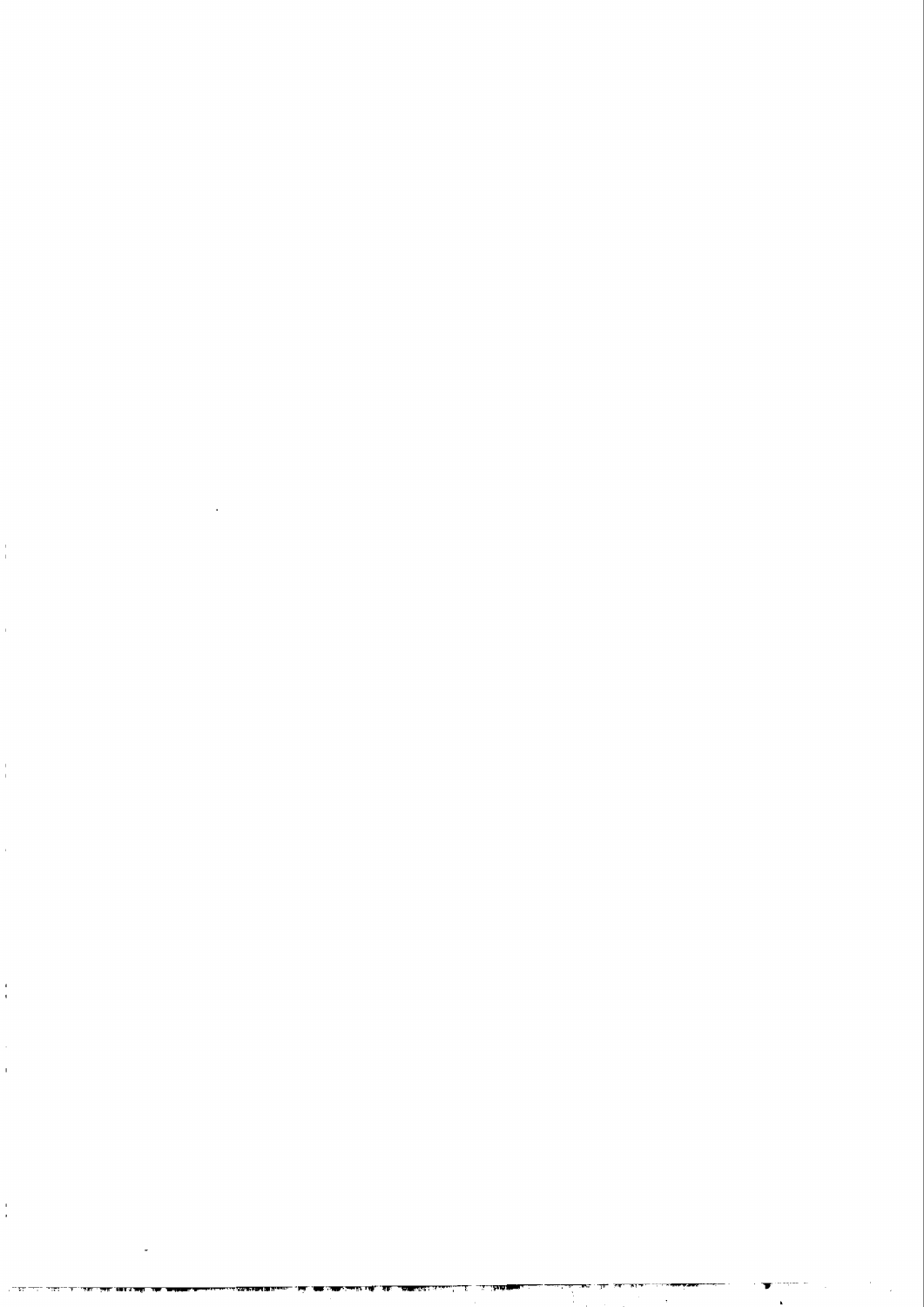للماجاجية

 $\sim 10^{-1}$  km s  $^{-1}$ 

T.

## International Atomic Energy Agency

and

United Nations Educational Scientific and Cultural Organization INTERNATIONAL CENTRE FOR THEORETICAL PHYSICS

## **CO VARIANT BETHE-SALPETER WAVE FUNCTIONS FOR HEAVY HADRONS** \*

## F. Hussain

International Centre for Theoretical Physics, Trieste, Italy.

MIRAMARE - TRIESTE September 1992

Talk given at the Conference, "Quark Cluster Dynamics" Bad Honnef, 29 June-1 July 1992.

 $\omega_{\rm{eff}}$  and  $\omega_{\rm{eff}}$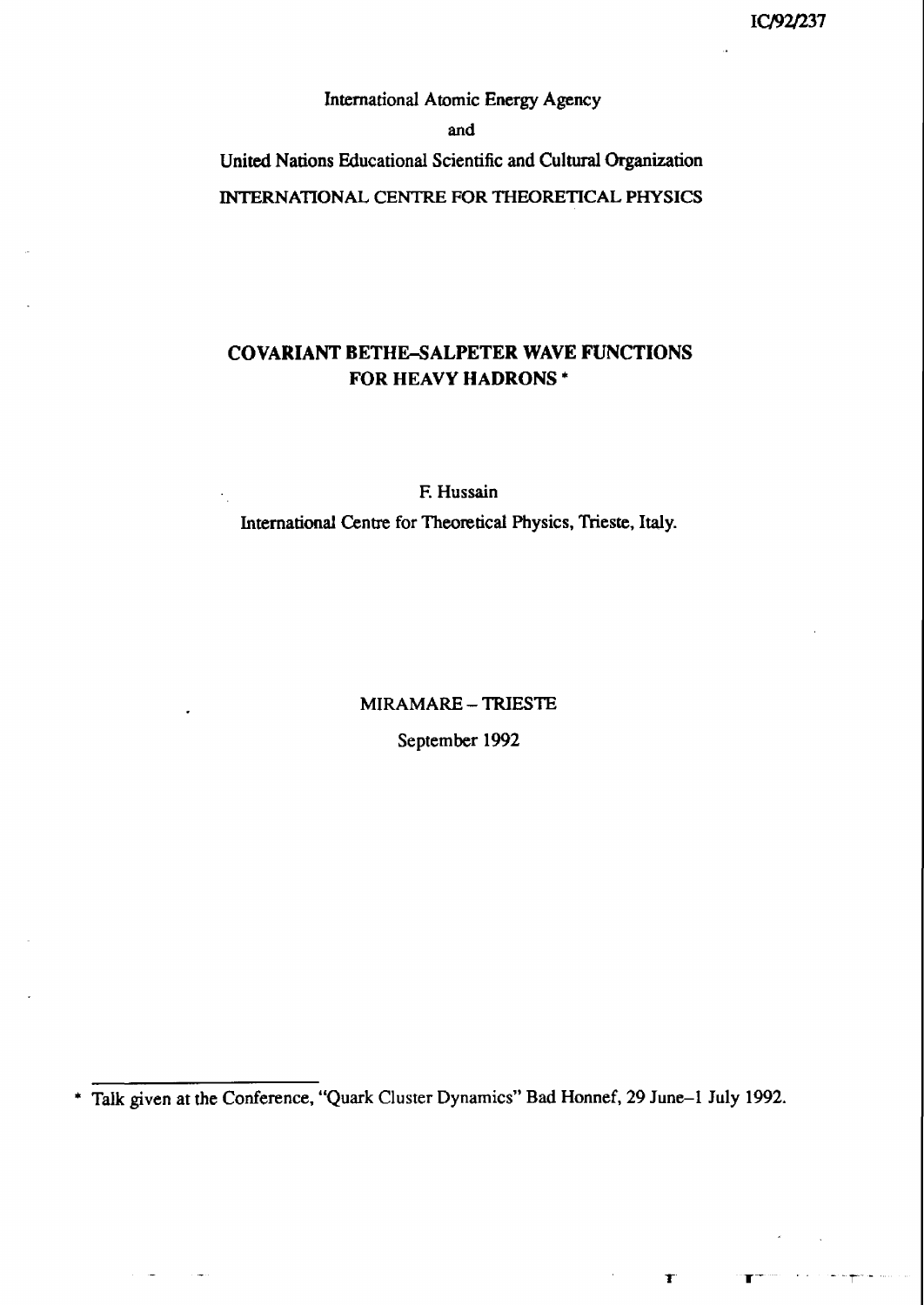### 1. BETHE-SALPETER AMPLITUDES FOR HEAVY HADRONS

In recent years the dynamics of heavy mesons and baryons has been considerably simplified by the development of the so-called heavy quark effective theory, HQET [1-3] where the heavy quark mass is taken to be infinite. In a series of recent papers *[2,*4-8], we have presented a covariant formulation of heavy meson and heavy baryon decays in the leading order of the HQET. This method is based on a Bethe-Salpeter (BS) formulation in the limit of the heavy quark mass going to infinity. In this talk, I would like to briefly review this approach.

The starting point of our investigation was the demonstration that the equal velocity assumption, arising from the heavy quark limit, could be formulated in a covariant manner using the spin-parity projectors developed by Delbourgo, Salam and Strathdee (SDS) [4,9]. In the zeroth order of HQET, the heavy quark is free and moves with the same four velocity as the hadron, of which it is a constituent:

$$
v = \frac{p_Q}{m_Q} = \frac{P}{M} \tag{1}
$$

Since the heavy quark is "free" we can embed the spin of the heavy quark in the usual way in a fourdimensional space of Dirac indices, i.e., the  $[(\frac{1}{2}, 0) \oplus (0, \frac{1}{2})]$  representation of the Lorentz group.

For example, a meson is represented by a two-index wavefunction  $\Phi_{\alpha}^{\beta}(P, p_Q, k)$ , where the lower index  $\alpha$ , is the heavy quark index and the upper index represents the rest of the light Lorentz structure and  $P = p_Q + k$ , where *P* is the momentum of the meson,  $p_Q$  the momentum of the heavy quark and k is the momentum of the light quark.

 $\Phi_{\alpha}{}^{\beta}(P, p_Q, k)$  is the Fourier transform of the BS amplitude

$$
\Phi_{\alpha}{}^{\beta}(X,P) = \langle 0|T\left(\psi_{\alpha}{}^h\left(\frac{x}{2}\right) \bar{\psi}_{\ell}^{\beta}\left(-\frac{x}{2}\right)|P,M\right) > . \tag{2}
$$

Since the heavy quark is "free" and on-shell we have a Dirac equation on the lower (heavy) index

$$
\left(\frac{\rlap{\hspace{0.02cm}/}{n_q}}{m_Q}-1\right)^{\alpha'}_{\alpha}\Phi_{\alpha'}^{\beta}=0\tag{3}
$$

but since  $\frac{pq}{m_0} = \frac{p}{M} = v$ , this equation becomes

**t.a\*.- JSi ILS\*-**

$$
(\psi - 1)_{\alpha}{}^{\alpha'} \Phi_{\alpha'}{}^{\beta} = 0 \tag{4}
$$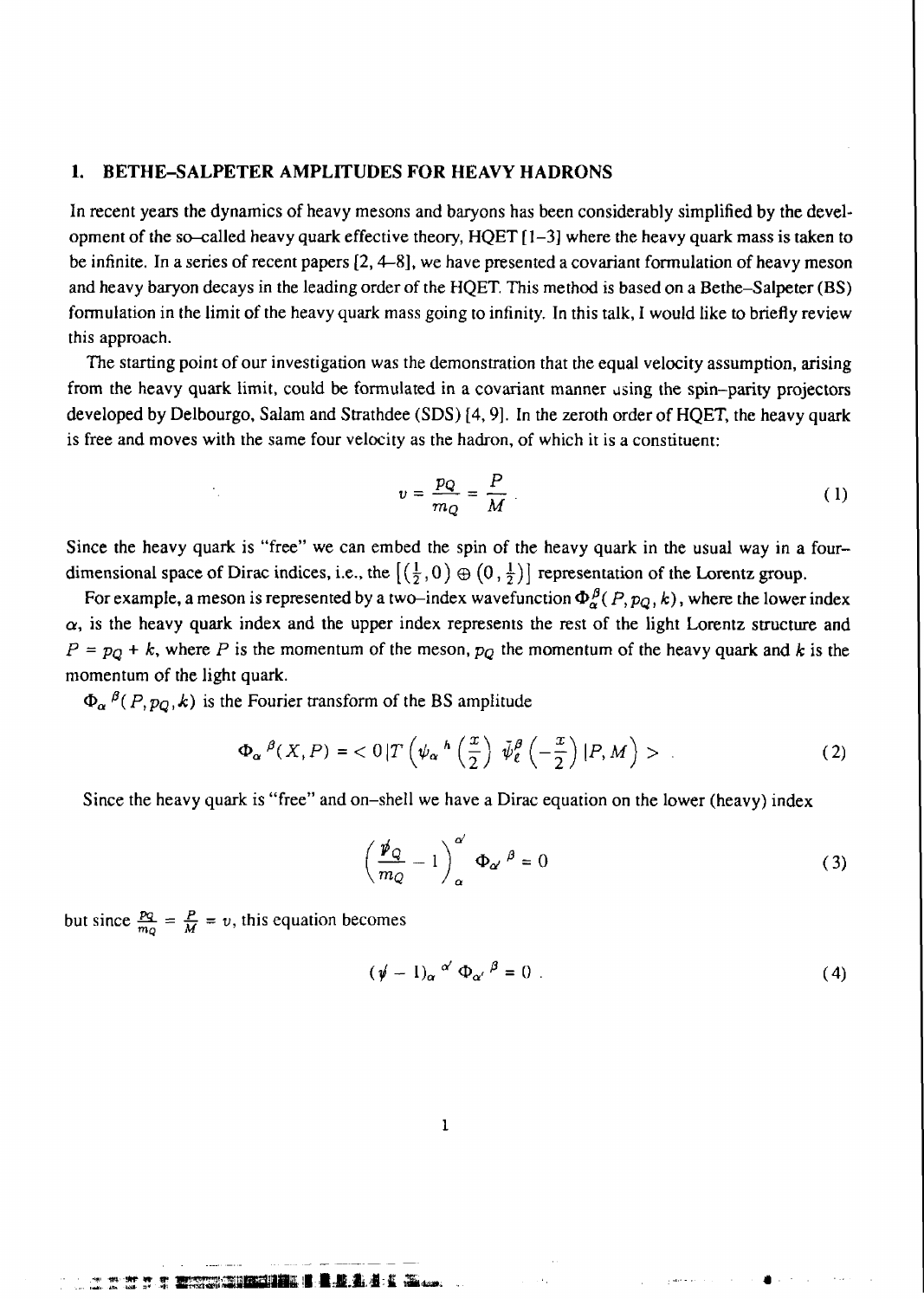This is the well-known Bargmann-Wigner equation [10]. It is more fashionable nowadays to call it the "velocity super selection rule".

Eq.(4) implies that, in leading order in HQET, all heavy meson wavefunctions are of the form

$$
\Phi_{\alpha}{}^{\beta}(v,k) = \frac{1}{2}(\psi + 1)_{\alpha}{}^{\alpha'}\Phi_{\alpha'}{}^{\beta}(v,k) \tag{5}
$$

This suggests immediately that  $\Phi_{\alpha}$  <sup> $\beta$ </sup> should be of the form

$$
\Phi_{\alpha}{}^{\beta}(v,k) = \chi_{\alpha}{}^{\alpha'} A_{\alpha'}{}^{\beta}(v,k)
$$
 (6)

where  $X_{\alpha}$ <sup> $\alpha'$ </sup> are the spin projection operators developed by SDS. We can prove this by considering an interpolating field in the LSZ framework. Here I will just give a simple diagrammatic argument.

In general, in the quark model, we can decompose the BS amplitude as



Fig.l. Decomposition of meson Bethe-Salpeter amplitude

that is

$$
\Phi_{\alpha}{}^{\beta} = \chi_{\alpha'}{}^{\beta'} A_{\alpha \beta'}^{\alpha' \beta} \tag{7}
$$

where  $X_{\alpha'}$   $^{\beta'}$  projects out the particular particle (spin) state from the two-body scattering amplitude  $A_{\alpha}^{\alpha'}$   $^{\beta}_{\beta'}$ . Now the picture for the heavy meson is clear. The heavy quark leg is free



Fig.2. Ansatz for heavy meson B-S amplitude.

that is  $A_{\alpha \ \beta'}^{\alpha' \ \beta} \rightarrow \delta_{\alpha}^{\alpha'} A_{\beta'}^{\beta}$ . Similarly for heavy hadrons: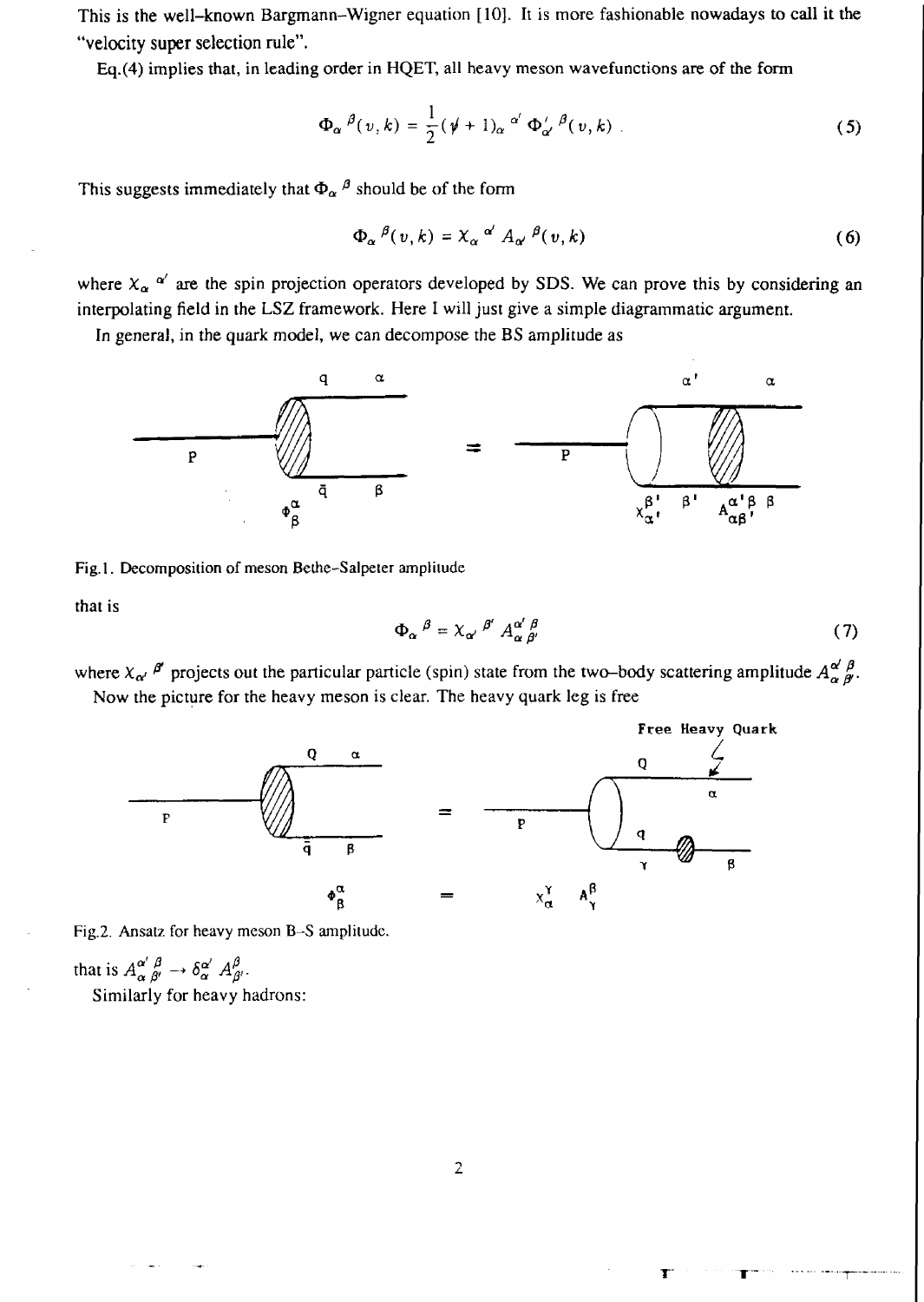

The spin projection operators  $X$  are nothing but the Bargmann-Wigner wavefunctions. In their classic paper [10], Bargmann and Wigner showed that all types of spinning particles could be described by multispinor fields, that is, products of the fundamental spin  $\frac{1}{2}$  representation of the Lorentz group.

The BW wavefunctions are multispinor wavefunctions of some given rank and symmetry type  $\chi_{\alpha_1...\alpha_n}^{\beta_1}(\nu)$  which satisfy the Bargmann-Wigner equations on all the labels

$$
(\boldsymbol{\psi} - 1)_{\alpha_1} \alpha_1' \chi^{\beta_1 \dots \beta_n}_{\alpha_1' \dots \alpha_n} (v) = 0
$$
  

$$
\chi^{\beta_1' \dots \beta_n}_{\alpha_1 \dots \alpha_n} (v) (\boldsymbol{\psi} + 1)_{\beta_1'} \beta = 0
$$
 (8)

There is a simple reason why these  $X$ 's describe particles of a given spin. In the rest frame, the Dirac equation is a projection by the operator (1 +  $\gamma_0$ ). Since  $\gamma_0$  is the parity operator for spin  $\frac{1}{2}$ , all that the Dirac equation does is to specify the parity of the fundamental representation. This means that the spin (Dirac) labels take on not four but two independent values. This reduces *SO(A)* to *SU( 2).* On imposing the Dirac equation on all the labels we get a reducible product representation of *SU(2)*. On fixing to a given symmetry type we get an irreducible representation of *SU(* 2) describing a particle of a given spin.

**Example:** Consider  $X(v)$  a totally symmetric spinor of rank 2s. This is the wavefunction of a particle of spin s and parity  $(+1)^{2s}$ , if they are all lower indices and  $(-1)^{2s}$  if all upper indices. For a multispinor, the parity operator is a tensor product of  $\gamma_0$ 's.

As a particular example, a rank two symmetric bispinor describes spin one particles. The gamma matrices split into symmetric and antisymmetric matrices as follows:

symmetric  $: \gamma_{\mu} C, \sigma_{\mu\nu} C,$ antisymmetric  $: C, \gamma_5, C, \gamma_\mu, \gamma_5, C$ .

We can thus write the symmetric bispinor as

$$
\chi_{\{\alpha\beta\}} = (\gamma_{\mu} C)_{\alpha\beta} \phi^{\mu} + (\sigma_{\mu\nu} C)_{\alpha\beta} \phi^{\mu\nu} \tag{9}
$$

The BW equations reduce to the constraints

$$
\nu_{\mu} \phi^{\mu} = 0, \quad \phi^{\mu\nu} = v^{\mu} \phi^{\nu} - v^{\nu} \phi^{\mu} \tag{10}
$$

Identifying  $\phi^\mu$  with the polarization vector  $\in \phi$ , the spin projector takes the form

$$
\chi_{\{\alpha\beta\}} = \left[ (1 + \psi) C \not\in \right]_{\alpha\beta} \tag{11}
$$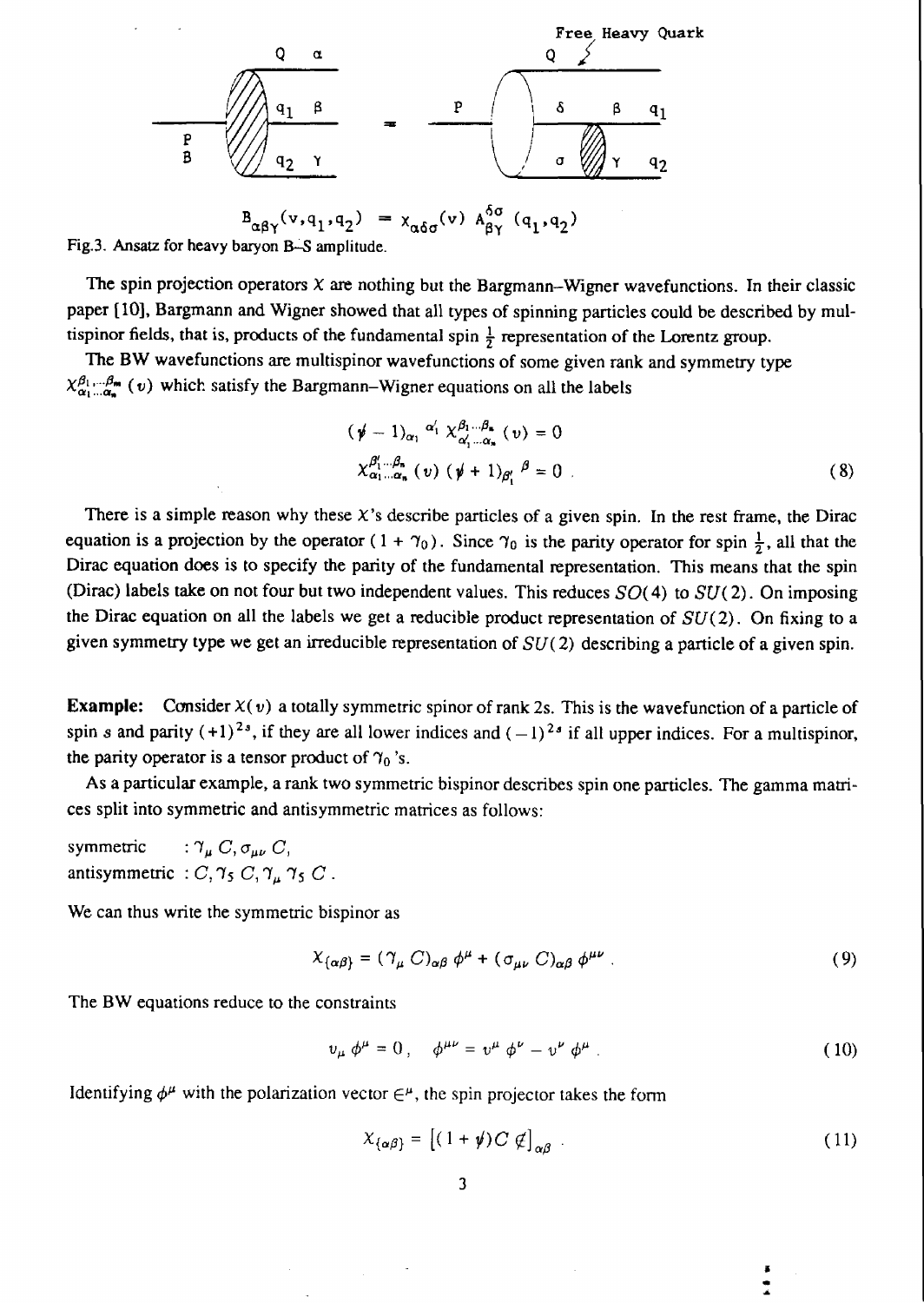Similarly, the antisymmetric bispinor can be written as

$$
\chi_{[\alpha\beta]} = \left[ (1+\psi) \; \gamma_5 \; C \right]_{\alpha\beta} \; . \tag{12}
$$

 $X_{\{\alpha\beta\}}$  and  $X_{[\alpha\beta]}$  have quark number 2 and parity 1.

Similar arguments for quark number zero wavefunctions leads to

$$
\Phi_{\alpha}{}^{\beta} = [(\psi + 1) \ \gamma_5]_{\alpha}{}^{\beta}, \quad \text{spin zero, parity} = -1
$$
  

$$
\Phi_{\alpha}{}^{\beta} = [(\psi + 1) \ \notin]_{\alpha}{}^{\beta}, \quad \text{spin one, parity} = -1
$$
 (13)

For baryons consider rank three spinors  $\chi_{\alpha,q}(u)$ . After the BW equations are imposed each label has two values. The total degrees of freedom are thus eight. We wish to decompose down to its irreducible parts  $\left(\frac{1}{2} \oplus \frac{1}{2} \oplus \frac{3}{2}\right)$ .

Put

$$
\chi_{\alpha\beta\gamma} = \chi_{\{\alpha\beta\}\gamma} + \chi_{\{\alpha\beta\}\gamma} \tag{14}
$$

If BW equations are not imposed then  $X_{\alpha\beta}$  is reducible. One would have to project out the totally antisymmetric part by

$$
\chi_{\left[\alpha\beta\right]\gamma} + \chi_{\left[\gamma\alpha\right]\beta} + \chi_{\left[\beta\gamma\right]\alpha} = 0 \tag{15}
$$

However, after BW equations are imposed this condition is identically satisfied.  $X_{[\alpha\beta]\gamma}$  represents spin  $\frac{1}{2}$ particles. However,  $\chi_{\{\alpha\beta\gamma\}}$  is reducible even after the imposition of the BW equations. We project away the totally symmetric part by

$$
\chi_{\{\alpha\beta\}\gamma} + \chi_{\{\beta\gamma\}\alpha} + \chi_{\{\gamma\alpha\}\beta} = 0 \tag{16}
$$

This then also represents a spin  $\frac{1}{2}$  particle. One can check easily that this has just two degrees of freedom. The complete decomposition is now

$$
\chi_{\alpha\beta\gamma} = \chi_{\{\alpha\beta\gamma} + \chi_{\{\alpha\beta\gamma} + \chi_{\{\alpha\beta\gamma\}}\}}.
$$
 (17)

Degrees of freedom = 2+2+4=8 where  $X_{\{\alpha\beta\gamma\}}$  is the totally symmetric part.

This decomposition allows a rather nice projection for s-wave heavy baryons.

1.  $\chi_{\{\alpha\beta\gamma\}}$  projects spin  $\frac{3}{2}$ ,  $\Sigma_{\mathcal{Q}}^*$ ,  $\Omega_{\mathcal{Q}}^*$  particles.

2. For  $\Lambda_Q$  and  $\Xi_Q$ , the two light quarks are in an antisymmetric  $s = 0$  state. Therefore, if we let  $\gamma$  be the heavy quark label, then  $X_{\lceil \alpha\beta\rceil\gamma}$  is the projector we need. It has the form

$$
\chi_{\{\alpha\beta\}\gamma} = \left[ (1+\psi) \ \gamma_5 \ C \right]_{\alpha\beta} \ u_\gamma, \quad (\psi-1) \ u = 0 \ . \tag{18}
$$

3. For the heavy  $\Sigma_Q$  and  $\Omega_Q$  baryons, the light quarks are in a symmetric  $s = 1$  state. With  $\gamma$  the heavy label, the other spin  $\frac{1}{2}$   $\chi$ ,  $\chi$ <sub>{ $\alpha\beta$ }</sub> is the correct projector.

There are two ways to get an explicit form for  $X^T_{\{\alpha\beta\gamma\}}$ .

(i) Expand  $\chi_{\{\alpha\beta\gamma\}}$  in terms of symmetric gamma matrices, in  $\alpha$  and  $\beta$ , and impose the BW equations. This gives

$$
\chi_{\{\alpha\beta\}\gamma} = \left[ (1+\psi)\phi_\mu u \right]_\gamma \left[ (1+\psi)\gamma^\mu C \right]_{\alpha\beta} \tag{19}
$$

On now imposing tracelessness conditions we find

$$
\chi_{\{\alpha\beta\}\gamma} = \left[ (1+\psi)\gamma_\mu\gamma_5 u \right]_\gamma \left[ (1+\psi)\gamma^\mu C \right]_{\alpha\beta}
$$
  
= 
$$
\left[ (\gamma_\mu + v_\mu)\gamma_5 u \right]_\gamma \left[ (1+\psi)\gamma^\mu C \right]_{\alpha\beta}
$$
 (20)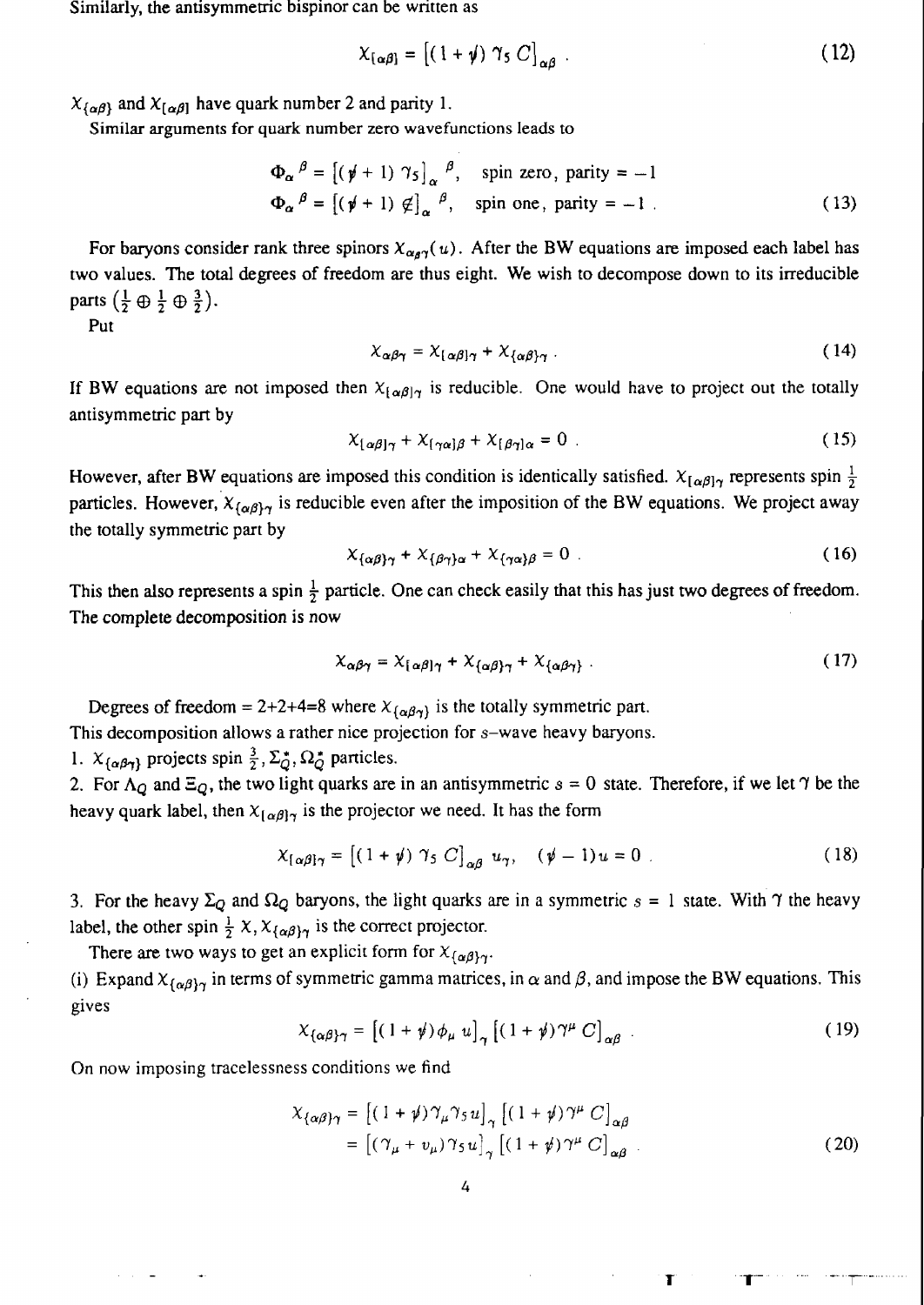The first square bracket on the right-hand side of this equation is the wavefunction proposed by Georgi [11].

(ii) Alternatively start with the observation that the trace condition is easily solved in terms of antisymmetric objects

$$
\chi_{\{\alpha\beta\gamma\}} = \phi_{[\alpha\gamma]} \phi_{\beta} + \phi_{[\beta\gamma]} \phi_{\alpha} \tag{21}
$$

which on imposing BW equations yields

$$
\chi_{\{\alpha\beta\}\gamma} = \left[ (1+\rlap{\,/}\gamma_5 C \right]_{\alpha\gamma} u_\beta + \left[ (1+\rlap{\,/}\gamma_5 C \right]_{\beta\gamma} u_\alpha \,. \tag{22}
$$

This is the form proposed by us [7, 8].

Of course, the two forms Eq.(20) and Eq.(22) must be identical as they represent the same Lorentz structure. It is a matter of some gamma algebra to explicitly show this [8].

Upto now I was only considering  $S$ -wave states. We can apply the same techniques to  $P$ -wave and higher orbital states. Only the algebra is a bit more complicated. For mesons we now list the complete S-wave and P-wave BS amplitudes incorporating these projectors [12]:

S-wave:

$$
\Phi_{\alpha}{}^{\beta}(v,k) =
$$
  
\n<sup>1</sup>S<sub>0</sub>(0<sup>-+</sup>) :  $\frac{1}{2} \sqrt{M} (\not{p} + 1) \gamma_5 \phi_s(v,k)$   
\n<sup>3</sup>S<sub>1</sub>(1<sup>-+</sup>) :  $\frac{1}{2} \sqrt{M} (\not{p} + 1) \notin \phi_s(v,k)$  (23)

F-wave:

$$
\Phi_{\alpha}{}^{\beta}(v,k) =
$$
\n
$$
{}^{3}P_{0}(0^{++}) : -\frac{1}{2\sqrt{3}}\sqrt{M}(\psi+1)(\psi-k\cdot v)\phi_{p}(v,k)
$$
\n
$$
{}^{3}P_{1}(1^{++}) : -\frac{i}{2\sqrt{2}}\sqrt{M}(\psi+1) \in^{\mu\nu\rho\sigma} v_{\mu} \in_{\nu} k_{\rho} \gamma_{\sigma} \phi_{p}(v,k)
$$
\n
$$
{}^{3}P_{2}(2^{++}) : \frac{1}{2}\sqrt{M}(\psi+1) \gamma^{\mu} \in_{\mu\nu} k^{\nu} \phi_{p}(v,k)
$$
\n
$$
{}^{1}P_{1}(1^{+-}) : \frac{1}{2}\sqrt{M}(\psi+1) \gamma_{5} k \in \phi_{p}(v,k)
$$
\n(24)

In Eqs.(23) and (24) we have factored out the heavy mass scale  $\sqrt{M}$ .  $\phi_s$  and  $\phi_p$  are the S-wave and F-wave orbital functions. These, in general, will be bispinors.

These states were constructed using the analogue of the LS-coupling scheme, in which charge conjugation parity is obvious. This is O.K. for heavy *QQ* quarkonium states but no longer useful for *Qq* states. Here the appropriate degenerate heavy light states are determined by coupling orbital angular momentum *L* with the spin of the light quark just as in the hydrogen atom. For P-wave states, with  $\ell = 1$ , one has two degenerate multiplets

$$
J^{P} = \left(0^{+}, 1^{+}_{1/2}\right), \qquad J^{P} = \left(1^{+}_{3/2}, 2^{+}\right)
$$

Subscript on  $1^+$  states labels the total angular momentum of the light quark system. The  $J^P = 1^+$  mesonic P-wave states  $1_{1/2}^+$  > and  $1_{3/2}^+$  > are linear combinations of the *J* = 1, P-wave spin states:

$$
|1_{1/2}^{+}\rangle = \sqrt{\frac{1}{3}}|1^{+-}\rangle + \sqrt{\frac{2}{3}}|1^{++}\rangle
$$
  

$$
|1_{3/2}^{+}\rangle = \sqrt{\frac{2}{3}}|1^{+-}\rangle - \sqrt{\frac{1}{3}}|1^{++}\rangle . \qquad (25)
$$

ة.<br>ب 1972 - المعدد المحدد المحدد المحدد المحدد المحدد المحدد المحدد المحدد المحدد المحدد المحدد المحدد المحدد ال

المتحدة المسابقة والمتحدة.<br>الشباب الأراكسية للمستهدية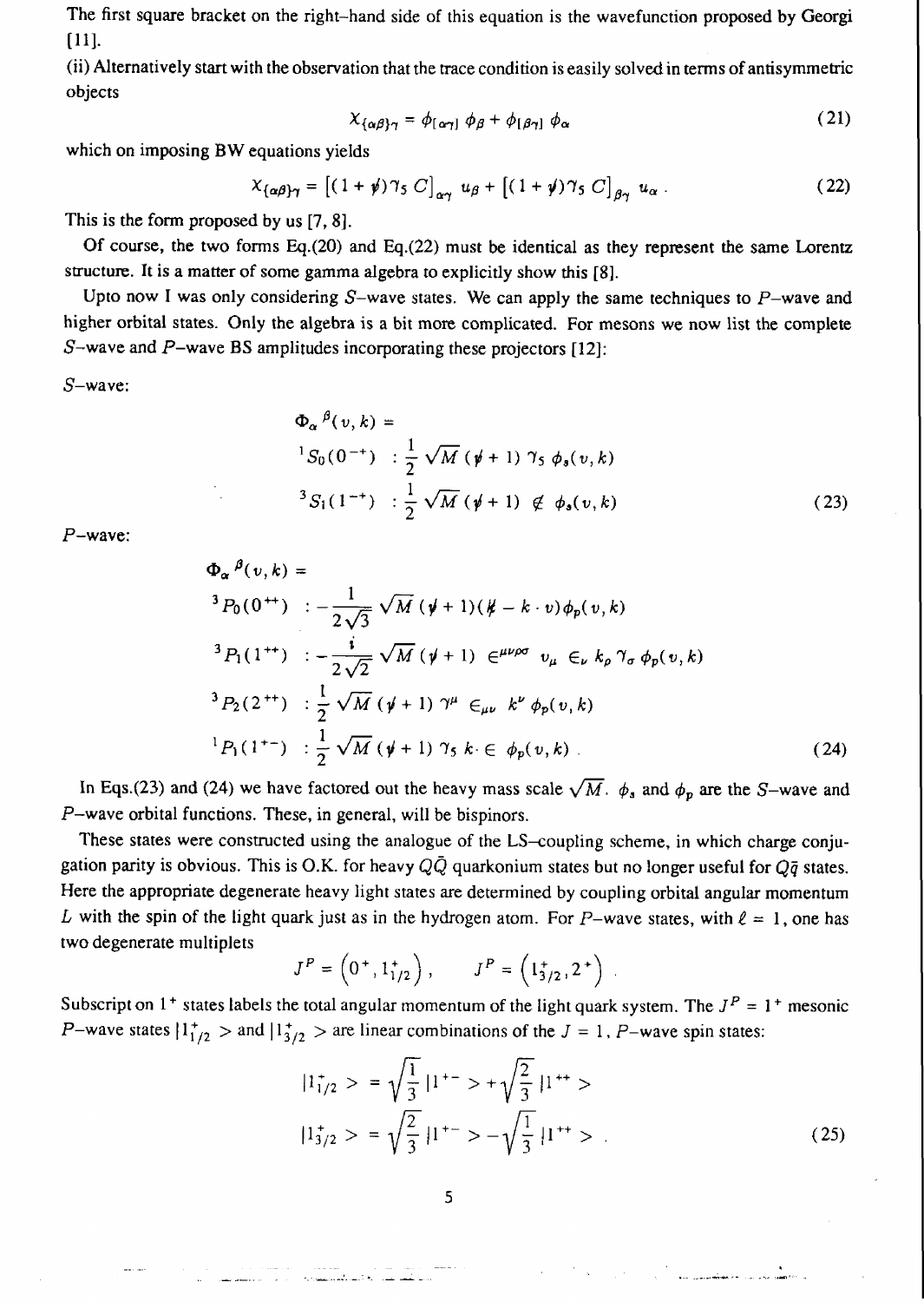where  $\left| \frac{1}{1/2} \right| >$  and  $\left| \frac{1}{3/2} \right| >$  are not C-eigenstates.

## **2. WEAK TRANSITIONS**

Given the wavefunctions we can now compute current induced transitions between heavy mesons. The general form of the matrix element is [12]:

$$
M_{\mu} = \langle M_2(v_2) | J_{\mu}^{V-A} | M_1(v_1) \rangle
$$
  
=  $\int d^4 k_1 d^4 k_2 Tr {\bar{\Phi}_2(v_2, k_2) \mathcal{T}_{\mu}(k_1, k_2; v_1, v_2) \Phi_1(v_1, k_1)}$  (26)

with  $\vec{\Phi} = \gamma_0 \Phi^+ \gamma_0$ .

and the company's

To lowest order in perturbation theory we get the Mandelstam-Nishijima [13] formula for transitions between bound states with

$$
\mathcal{T}_{\mu}(k_1, k_2; v_1, v_2) = (\nparallel - m) \otimes \gamma_{\mu}(1 - \gamma_5) \delta(k_1 - k_2)
$$
\n(27)

In the heavy quark limit, one can go beyond perturbation theory. One finds quite generally [12, 14] that in this limit

$$
\mathcal{T}_{\mu}(k_1,k_2;v_1,v_2) = \mathcal{T}(k_1,k_2;v_1,v_2) \otimes \gamma_{\mu}(1-\gamma_5) \tag{28}
$$

*T* connect light quark legs whereas the weak current connects the heavy quarks, Fig.4



Fig.4. Current induced transitions between heavy mesons in the HQET. The curly lines represent the Wilson line glue contributions that arise on transforming to free heavy quarks.

Because of this factorization, the matrix element can always be written as

$$
M_{\mu} = Tr \left\{ \bar{\chi}_2 \ \gamma_{\mu} (1 - \gamma_5) \chi_1 \int d^4 k_2 \ d^4 k_2 \ A_1(k_1) T(k_1, k_2; v_1, v_2) \bar{A}_2(k_2) \right. \tag{29}
$$

 $\Delta\sim 10^7$ 

Eq.(29) is obtained by substituting Eq.(28) in Eq.(26) and recalling that  $\Phi = \chi A$ .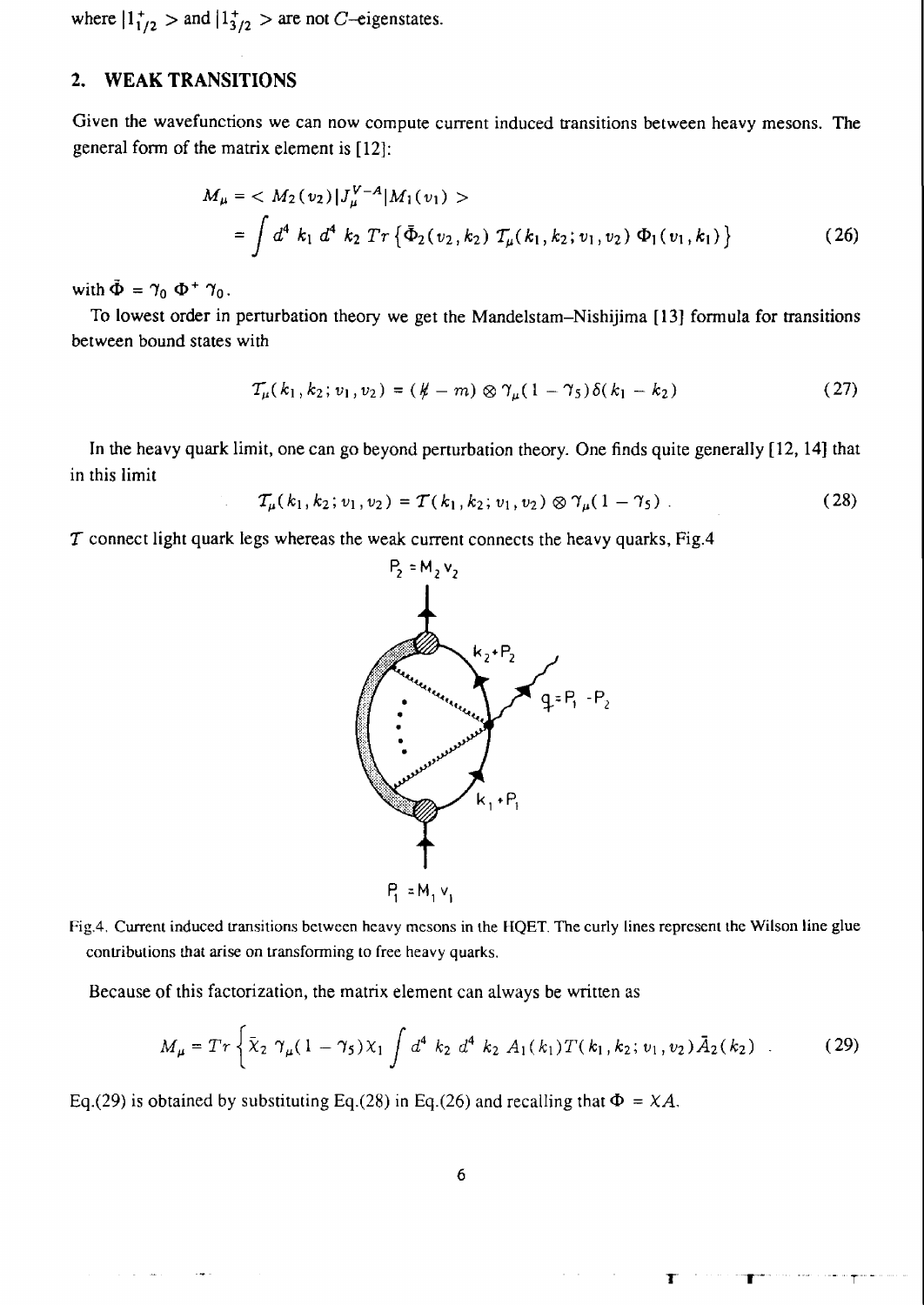#### $S$ -wave  $\rightarrow$  S-wave transitions

 $\Phi = \chi A_S$  with  $\chi = (1 + \psi) \gamma_S$  or  $(1 + \psi) \notin$ , but with  $A_S$  the same for both  $0^-$  and  $1^-$  states. Evidently, for all the transitions  $0^- \rightarrow 0^-$ ,  $0^- \rightarrow 1^-$  and  $1^- \rightarrow 1^-$  we have the same integral

$$
\int d^4 k_1 d^4 k_2 A_1(k_1) T\tilde{A}_2(k_2)
$$

This is a scalar Dirac matrix. It can only be proportional to 1,  $\psi_1$ ,  $\psi_2$  or  $\psi_1 \psi_2$ . However, because of the projectors  $X$  all of these collapse to  $\mathbb I$ . Hence

$$
M = Tr\left\{\bar{X}_2 \; \gamma_\mu (1 - \gamma_5) X_1\right\} \; F(q^2) \tag{30}
$$

There is a single universal form factor  $F(q^2)$  describing all S-wave to S-wave transtions. This was first suggested in 1962 by Durand, de Celles and Marr [15]. Nowadays, this is written as  $\xi(w)$ , with  $w = v_1 \cdot v_2$ .

#### $S$ **-wave**  $\rightarrow$  *P*-wave transitions

Writing  $\Phi = \chi_{\nu} k^{\nu} A_{P}$  for P-waves one finds for  $S \to P$ -wave transitions

$$
M_{\mu} = Tr\left\{\bar{\chi}_2^{\nu} \; \gamma_{\mu} (1 - \gamma_5) \chi_1(F_j(\omega) \; v_{1\nu} + F_j'(\omega) \; \gamma_{\nu})\right\} \tag{31}
$$

where the index  $j = \frac{1}{2}$  and  $\frac{3}{2}$  for the degenerate multiplets  $(0^+, 1^+_{1/2})$  and  $(1^+_{3/2}, 2^+)$  respectively. In fact, it turns out that there are only two linear combinations of these F, 's which describe the *S* to F-wave transitions. We denote the two reduced form factor functions that describe the  $(0^-, 1^-) \rightarrow (0^+, 1^+_{1/2})$ and  $(0^-, 1^-) \rightarrow (1^+_{3/2}, 2^+)$  transitions by  $\xi_{1/2}^*(\omega)$  and  $\xi_{3/2}^*(\omega)$ , respectively.

$$
\xi_{1/2}^*(\omega) = (\omega + 1) F_{1/2}(\omega) - 3F'_{1/2}(\omega)
$$
  

$$
\xi_{3/2}^*(\omega) = F_{3/2}(\omega) .
$$
 (32)

 $\bullet$ 

We now collect together the results for all the  $S$ -wave to  $S$ -wave and  $S$ -wave to  $P$ -wave transitions, for example, in  $b \rightarrow c$  transitions.

$$
_{\rm (i)}
$$

$$
\begin{pmatrix} 0^- \\ 1^- \end{pmatrix} \rightarrow \begin{pmatrix} 0^- \\ 1^- \end{pmatrix}
$$

$$
M_{\mu} = \frac{1}{4} \sqrt{M_1 M_2} Tr \left( \begin{pmatrix} \gamma_5 \\ \phi_2^* \end{pmatrix} (\psi_2 + 1) \gamma_{\mu} (1 - \gamma_5) (\psi_1 + 1) \begin{pmatrix} \gamma_5 \\ \phi_1 \end{pmatrix} \right) \xi(\omega)
$$
(33)

**(ii)**

$$
\begin{pmatrix} 0^- \\ 1^- \end{pmatrix} \rightarrow \begin{pmatrix} 0^+ \\ 1^+_{1/2} \end{pmatrix}
$$
  

$$
M_{\mu} = \frac{1}{\sqrt{3}} \sqrt{M_1 M_2} \frac{1}{4} Tr \left( \begin{pmatrix} 1 \\ \frac{\mu_2}{2} \gamma_5 \end{pmatrix} (\psi_2 + 1) \gamma_{\mu} (1 - \gamma_5) (\psi_1 + 1) \begin{pmatrix} \gamma_5 \\ \frac{\mu_1}{2} \end{pmatrix} \right) \xi_{1/2}^*(\omega) \qquad (34)
$$
  

$$
\begin{pmatrix} 0^- \\ 1^- \end{pmatrix} \rightarrow \begin{pmatrix} 1^+_{3/2} \\ 2^+ \end{pmatrix}
$$

(iii)

 $\label{eq:2.1} \mathcal{L}(\mathcal{A})=\mathcal{L}(\mathcal{A})\otimes\mathcal{L}(\mathcal{A})=\mathcal{L}(\mathcal{A})\otimes\mathcal{L}(\mathcal{A})\otimes\mathcal{A}$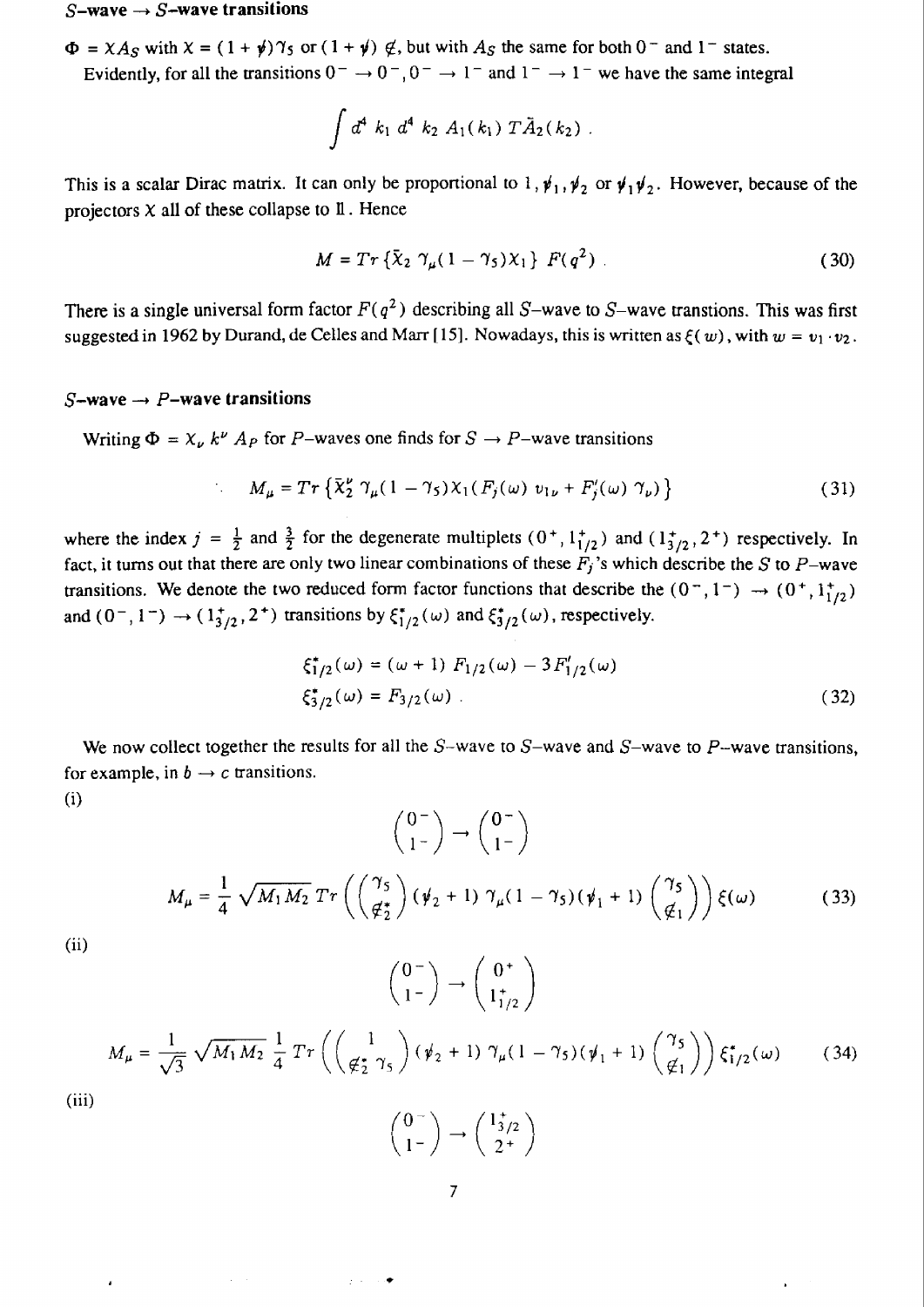$$
M_{\mu} = \frac{1}{4} \sqrt{M_1 M_2} \operatorname{Tr} \left( \left( \frac{-\sqrt{\frac{1}{6}} \left( (\omega + 1) \notin_2^* + 3v_1 \cdot \in_2^* \right) \gamma_5}{v_{1\mu} \in_2^{*\mu\nu} \gamma_{\mu}} \right) \times \right)
$$

$$
\times (\psi_2 + 1) \gamma_{\mu} (1 - \gamma_5) (\psi_1 + 1) \begin{pmatrix} \gamma_5 \\ \notin_1 \end{pmatrix} \right) \xi_{3/2}^*(\omega) .
$$

#### 3. **CONCLUSIONS**

In leading order in the HQET, i.e., in the limit  $m_b \to \infty$ ,  $m_e \to \infty$  one finds a dramatic reduction in the number of reduced form factors or independent amplitudes describing the transitions.

For  $(0^-, 1^-) \rightarrow (0^-, 1^-)$  transitions, one has a reduction from 20 to 1 independent amplitude. Similarly, for  $(0^-,1^-) \rightarrow (0^+,1^+_{1/2})$  there is a reduction from 20 to 1 and for  $(0^-,1^-) \rightarrow (1^+_{3/2},2^+)$  from 30 to 1.

#### References

- 1. E. Eichten and F. Feinberg, Phys. Rev. **D23** (1981) 2724; G.P. Lepage and B.A. Thacker, Nucl. Phys. B (Proc. Suppl.) 4 (1988) 199; E. Eichten and F. Feinberg, Phys. Rev. Lett. 43 (1979) 1205; E. Eichten and E Feinberg, Phys. Rev. Lett. **43** (1979) 1205; W.E. Caswell and G.P. Lepage, Phys. Lett. **167B** (1766) 437;<br>N.E. M.J. Line of M.A. Skifman, Sou, J. Nuol. Phys. 47 (3) M.B. Voloshin andM.A. Shifman, Sov. J. Nucl. Phys. **47** (3) (1988) 511
- 2. F. Hussain, J.G. Korner, K. Schilcher, G. Thompson and Y.C. Wu, Phys. Lett. **249B** (1990) 295
- 3. J.G. Korner and G. Thompson, Phys. Lett. **264B** (1991) 185
- 4. F. Hussain, J.G. Korner and G. Thompson, Ann. Phys. (NY) **206** (1991) 534
- 5. F. Husain, J.G. Korner and R. Migneron, Phys. Lett. **B248** (1990) 406;
- 
- 6. F. Hussain and J.G. Körner, Z. Phys. C51 (1991) 607
- 7. F. Hussain, J.G. Körner, M. Krämer and G. Thompson, Z. Phys. C51 (1991) 321 7. F. Hussain, J.G. Korner, M. Kramer and G. Thompson, Z. Phys. **C51** (1991) 321
- 8. F. Hussain, D.S. Liu, J.G. Konier, M. Kramer and S. Tawng, Nucl. 1 hys. **B**370 (1992) 259<br>0. **Angletic D. Delhourge and J. Strathdee, Proc. Roy. Soc. 4984 (1965) 146**
- 9. A. Salam, R. Delbourgo and J. Strathdee, Proc. Roy. Soc. **A284** (1965) 146
- 10. V. Bargmann and E.P. Wigner, Proc. Nat. Acad. Sci. **34** (1948) 211
- 
- 11. H. Georgi, Nuci. Phys. **B348** (1991) 293 12. S. Balk, F. Hussain, J.G. Essen, T.G. Korner and G. Thompson, I.G. Thompson, I.G. C.
- 92/22, to appear in Z. Phys. C.<br>13, K. Nishijima, Prog. Theor. Phys. 10 (1953) 549; 12 (1954) 279; 13 (1956) 305;
- 13. K. Nishijima, Prog. Theor. Phys. **10** (1953) 549; **12** (1954) 279; **13** (1956) 305;
- 14. S. Balk, J.G. Körner and G. Thompson, in preparation
- $15.$  B Bally,  $\mu$  B II. P.C. de Celles and R.B. Marr, Phys. Re 15. L. Durand III, PC. de Celles and R.B. Marr, Phys. Rev. **126** (1962) 1892

**• • r**